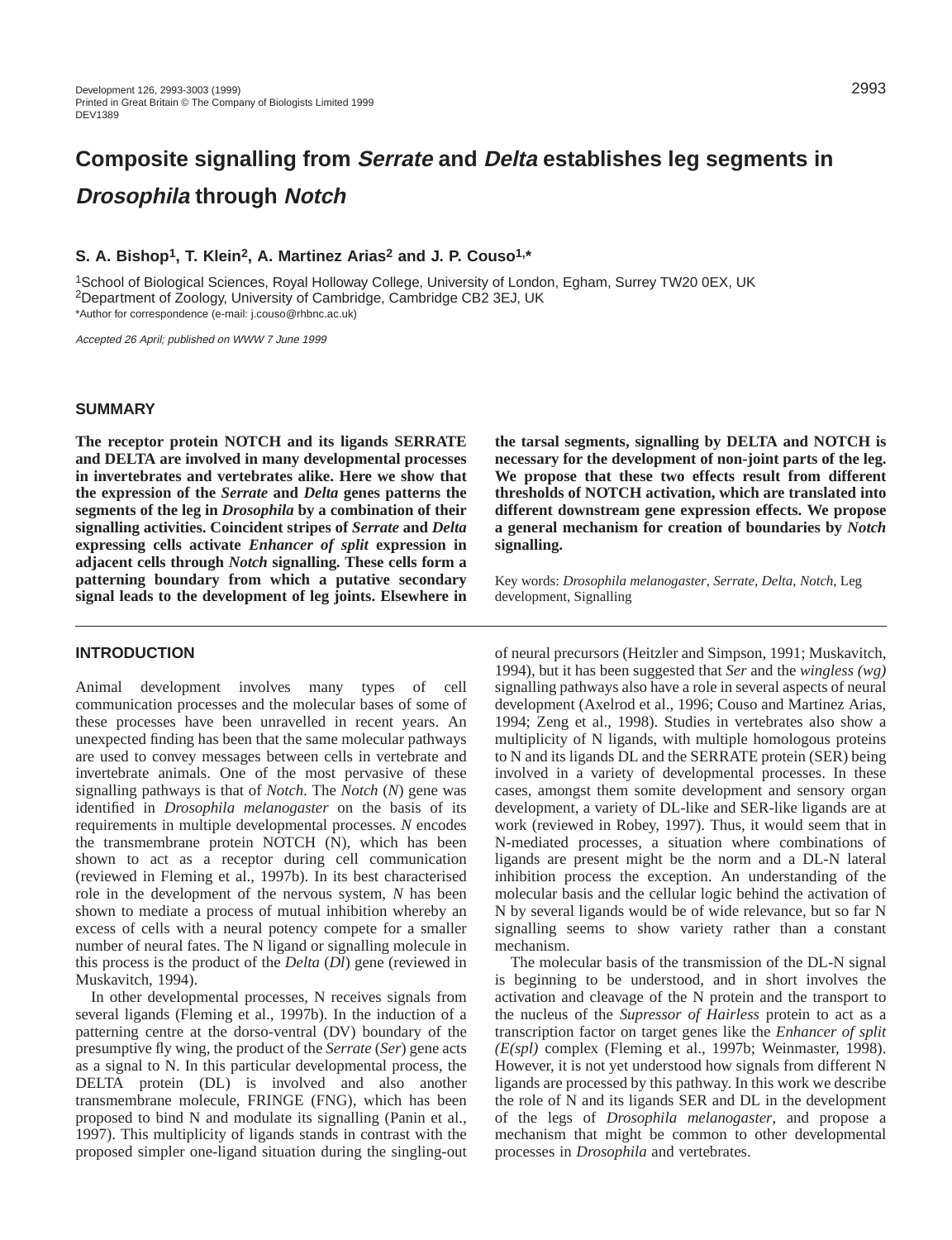#### 2994 S. A. Bishop and others

During fly leg development the anlage is divided in concentric segments along the proximal-distal axis (Couso and Bishop, 1998). At the boundaries between these segments, a multicellular pattern feature is defined, the articulated joints (Fristrom and Fristrom, 1993). These joints provide functionality to the legs and are one of the distinct and fundamental features of the Arthropod phylum. Here we show that *N* signalling allocates the presumptive joint areas between segments. Co-expression of *Ser* and *Dl* in a stripe of cells proximal to the future position of the joints signals the adjacent row of cells to express members of the *E(spl)* complex and to become presumptive joint areas. Autonomous self-signalling by *Ser* and *Dl* expressing cells is reduced to low levels by the presence of the putative repressor FNG and by possible dominant negative effects of SER and DL. We postulate that, as in the development of the fly wing margin, *N* signalling in the presumptive leg joints activates the expression of a secondary signalling process in the target cells. This secondary signalling process then drives the subsequent development of the anlage around it to give rise to the articulated joint.

## **MATERIALS AND METHODS**

#### **Flies**

Flies were raised on a standard cornmeal medium at 25°C except in temperature-shift experiments, as indicated. For each genotype, a minimum of 20 adult flies (with a total of 120 legs) were analysed under the dissecting microscope, and a minimum of 60 legs were dissected and analysed under the compound microscope.

#### **Alleles and temperature-sensitive combinations**

Oregon-R was used as the wild-type stock. *Ser* mutant animals were identified as  $Tb^+$  progeny from a cross *Ser*<sup>RX106</sup> *st e* / TM6b  $\times$ *Df(3R)D605* / TM6b (a deficiency for the *Ser* locus), raised at 18°C (Couso et al., 1995). *Dl* mutants were identified as  $Tb^+$  progeny from a cross of  $DI^{6B37}e$  / TM6b (temperature-sensitive allele)  $\times DI^{RF}$  / TM6b raised at 18°C (Parody and Muskavitch, 1993). *Dl* mutant pupal discs for staining with anti-SER were generated by shifting  $DI^{0B37}$  *e* / *DlRF* larvae from 18°C to 25°C. *disco* expression in *Ser* and *Dl* mutants was detected in *Tb*<sup>+</sup> progeny of the following crosses: *disco*  $lacZ/disco~lacZ$ ; *e Dl*<sup>6B37</sup> / TM6b  $\times$  *Dl*<sup>RF</sup> / TM6b at 18°C, and *disco lacZ* / *disco lacZ*; *e Ser RX106* / TM6b × *Df(3R)D605* / TM6b at 18°C. The *N* temperature-sensitive allele *Nts1* (Schellenbarger and Mohler, 1975) was crossed to *wa N55e11* / FM7a and shifted from 18°C to 25°C (restrictive temperature) to produce adults with a near total loss of *N* function (Couso and Martinez Arias, 1994).

*dsh* function was studied using *dsh1* mutants. The *dsh1* mutation disrupts the *dsh* protein domain required for cell polarity (Axelrod et al., 1998).  $dsh^1$  mutants were selected as  $w^+$   $y^+$  individuals from the stock *v dsh<sup>1</sup>* / FM7a.

#### **LacZ reporter lines**

Expression of *disco* was detected by monitoring β-gal expression in flies carrying a reporter *lacZ* construct inserted in the *disco* gene (Heilig et al., 1991). *Dl* expression was monitored using a *lacZ* reporter construct in the stock *Dl lacZ* / TM6b (Klein and Martinez Arias, 1998). *E(spl)* expression was monitored using contructs containing 5′ regulatory regions driving the expression of *lacZ* (Kramatschek and Campos-Ortega, 1994). *fng2B2 lacZ* is an enhancer trap line inserted at the *fng* locus (J. P. C. and M. I. Galindo, unpublished), and which faithfully reproduces *fng* expression in imaginal discs.

#### **Gal4 and UAS lines**

The Gal4/UAS system of Brand and Perrimon (1993) was used to express genes ectopically. *klu-*Gal4 (Klein and Campos-Ortega, 1997) was used to drive ectopic expression of UAS-*Ser* (Speicher et al., 1994) and UAS- $Dl^{30B}$  (Doherty et al., 1996) using homozygous stocks, UAS-*Ser* (on 3rd chromosome) and UAS-*Dl30B* (on 2nd chromosome). In the case of UAS-*Ser*, pharates and escapers appear at 25°C, whilst with UAS- $DI^{30B}$  pharates only appear at 18°C.

The expression of *disco* was assayed in the UAS-*Ser* and UAS-*Dl30B* escapers by X-gal staining in the *Tb*<sup>+</sup> progeny of the following crosses: *disco lacZ* / *disco lacZ; klu-*Gal4 / TM6b × UAS-*Dl30B* and *disco lacZ* /+; *klu-*Gal4 UAS-Green Fluorescent Protein  $(GFP)$  / TM6b  $\times$  UAS-*Ser*, raised at the appropriate temperatures as above.

The construct UAS-*Nintra* was provided by M. Haenlin and is the same as that used by Klein and Martinez Arias (1998). This construct encodes a constitutively active, truncated form of N. UAS-*Nintra* expression was driven in the fourth and fifth tarsal segments by *apterous-*Gal4 (*ap-*Gal4) (FlyBase) using the following cross: *y w*; *ap-*Gal4 / CyO  $\times$  UAS-*Nintra*; Ser<sup>RX106</sup> / TM6b, pharate adults only appear at 18°C. The construct UAS-*ECN* (Extra Cellular Notch) encodes a dominant-negative form of N that maintains the extracellular ligand-binding and transmembrane domains, but lacks the intracellular domains required for signal transduction (Jacobsen et al., 1998). *Distalless-*Gal4 (*Dll-*Gal4) (Calleja et al, 1996) was used to drive the expression of UAS-*fng* (Kim et al., 1995) throughout the tarsal region using the following cross: *Dll-*Gal4 / CyO × UAS-*fng* /SM6a-TM6b /*SerRX106 st e.*

#### **Immunocytochemistry**

Imaginal discs and pupae were staged according to their morphology. Third instar discs were fixed for 10 minutes in cold 4% paraformaldehyde in PBS, and pupal legs were fixed for 15 minutes. These were then stained, using standard procedures, for enzymatic Xgal staining, peroxidase or fluorescence.

*Ser* expression was detected with a mouse polyclonal anti-SER antibody (Speicher et al., 1994) diluted at 1:50 (fluorescence) or 1:1000 (peroxidase). After paraformaldehyde fixation, a further methanol fixation was carried out for 5 minutes at −20°C. Tween was used throughout the protocol instead of Triton X-100. *Dl* expression was detected using a mouse anti-DL antibody (Kooh et al., 1993) diluted at 1:10 (fluorescence), also with an additional methanol fixation. For fluorescent double stainings, anti-β-galactosidase raised in rabbit (Cappel) diluted at 1:5000 was used to detect *lacZ* reporter gene expression. *E(spl)m*δ and *m*γ expression was detected using the mouse monoclonal antibody mAb323 (Jennings et al., 1994). *N* expression was studied using the monoclonal antibody C17.9C6, which recognises the intracellular domain of the *N* protein (Fehon et al., 1991), at a concentration of 1:100 using the same protocol as for anti-SER and anti-DL antibodies. Secondary antibodies were from Vector and Jackson. X-gal and peroxidase images were photographed using a Leica microscope, and immunofluorescence images were captured on a Leica confocal microscope. Final figures were produced using scanned optical and confocal images assembled and processed with the Adobe Photoshop program.

#### **RESULTS**

It has been described that *N* and *Dl* are required for the correct segmentation of the legs in the fly (Parody and Muskavitch, 1993; Shellenbarger and Mohler, 1975) and that *N* is expressed in leg discs (Kidd et al., 1989). In order to ascertain the nature of these requirements, we decided to study the roles of *N*, *Ser* and *Dl* during leg development.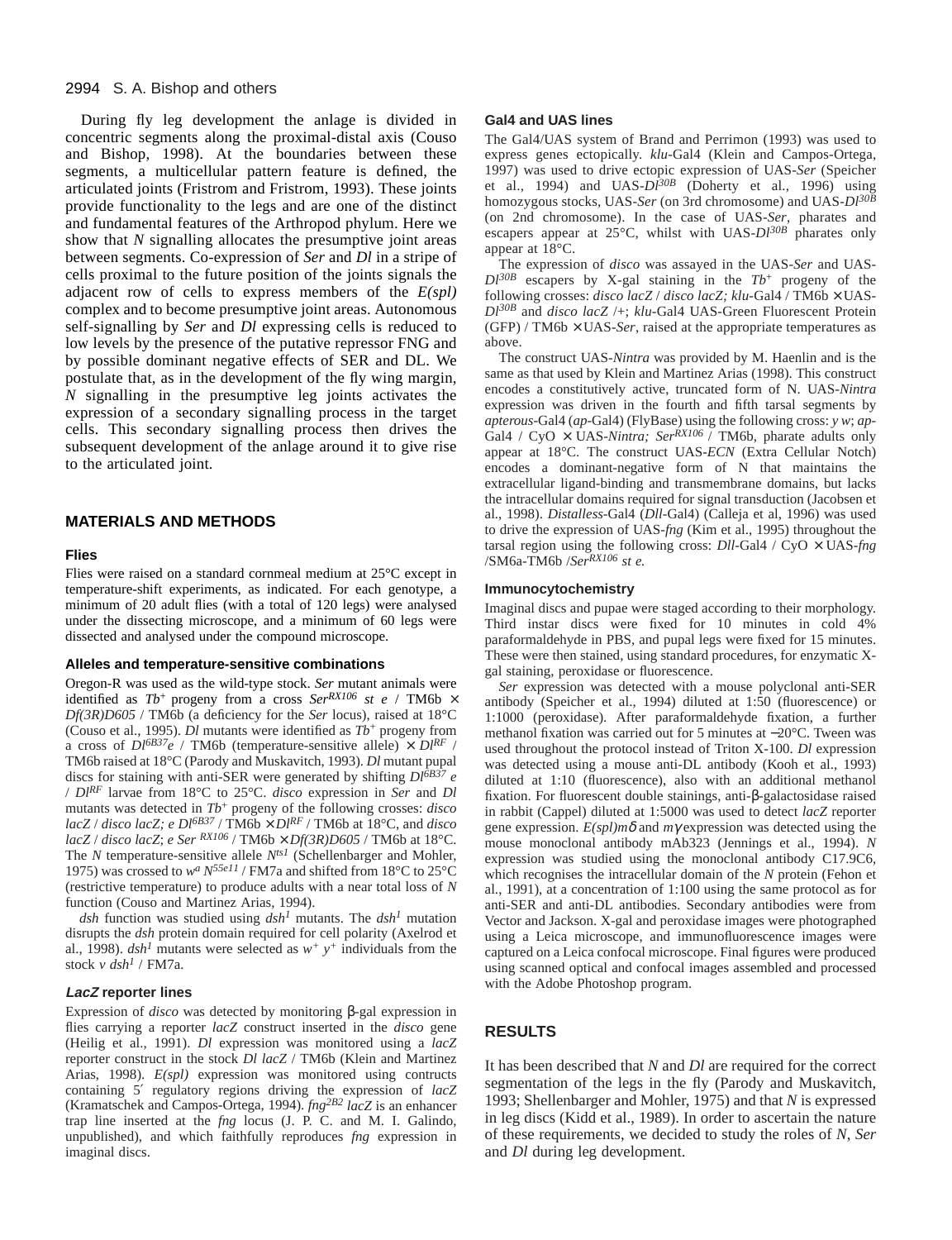### **The development of joints and leg segments in Drosophila**

The legs of *Drosophila* are jointed appendages, as in all other arthropod animals. In *Drosophila* and most insects, the structure of the legs is remarkably constant and is as follows. Every leg carries articulations, or joints, which divide the leg into parts, or segments. These segments are called, from proximal (or close to the body wall) to distal: coxa, trochanter, femur, tibia and five tarsal segments, plus a pre-tarsus, or claw organ, at the tip of the leg (Bryant, 1978). The joints differ from other parts of the leg in that they are devoid of bristles and include a flexible intersegmental membrane and interlocking parts composed of thickened cuticle. The details of the morphology of these parts varies from joint to joint and only the joints between the tarsal segments are identical and composed of a 'socket' in the proximal part of the joint and an interlocking 'ball' in the distal part (Fig. 1A) (Held et al., 1986). The other joints do not include a 'ball and socket' structure but a variety of condyles and cavities (Fig. 1B).

Joints are not obvious in the developing legs until the time of pupation, when the everting leg discs show a series of constrictions that different authors have identified with the presumptive positions of the final joints (Waddington, 1943; Fristrom and Fristrom, 1993). However, during subsequent metamorphosis, the legs inflate and lose these constrictions although different cell contours can still be seen at positions that seem to correlate with future joints (Fristrom and Fristrom, 1993). The lack of markers other than morphological ones has not allowed an exploration of joint development in more depth.

We have used a marker which seems to correlate faithfully

## Composite Notch signalling in *Drosophila* legs 2995

with joints, an enhancer trap inserted into the *disconnected* (*disco*) gene (Heilig et al., 1991). The *disco* gene encodes a protein required for axonal migration and leg development (Heilig et al., 1991) and in the legs its expression is associated with joint development. *disco* expression is present in the developing leg imaginal disc at 120 hours after egg laying (Fig. 1C). Although it is expressed throughout the presumptive leg region, *disco* expression is upgraded in a series of rings around the centre of the disc. During the first 4 hours after puparium formation (APF), *disco* expression can be seen to become more strongly modulated in rings, which correspond with the presumptive leg segments (Fig. 1D). At around 12 hours APF, *lacZ* expression is restricted to these rings, which in a lateral view of the developing leg appear as stripes about 6 cells wide situated next to but proximal to constrictions in the presumptive tarsal region (Fig. 1E). Staining of adult flies carrying this marker shows *disco* expression specifically restricted to the joints (Fig. 1F).

# **Ser signalling controls the development of the leg joints**

Null alleles of *Ser* are lethal but a few mutant flies are formed inside the pupal cases. These animals show a variety of developmental defects (Speicher et al., 1994; Couso et al., 1995), amongst them, leg deformities (Fig. 2C). The legs lack joints between all segments although sometimes a remnant constriction can still be seen. No other leg area is affected and the segment boundaries are still present, as shown by the apical bristles in tarsi and tibia. This mutant phenotype correlates with the pattern of expression of *Ser*. Using an antibody against

**Fig. 1.** Joint morphology and *disco* expression. (A) Detail of the tip of a wild-type leg, showing the tarsal joints (arrows). Proximal is at the top and distal to the bottom. 2-5, second to fifth tarsal segments; a ventral apical bristle marks the edge of each tarsal segment (arrowhead). (B) Wild-type joint between the femur (Fe) (top) and the tibia (Ti) (bottom). (C) Expression of the *disco-lacZ* reporter gene in a third instar leg imaginal disc. General expression over the presumptive leg region is seen, with upgraded concentric rings. (D) *disco* expression in a pupal leg 4 hours after puparium formation (4 hours APF) orientated as in A. *disco* expression is being refined into rings that encircle the developing leg. In this lateral view, the rings appear as stripes. (E) *disco* expression at 12 hours APF is restricted to stripes up to 8 cells wide. The stripes show a 'bell-shaped' distribution, with the 2-3 cells in the middle showing stronger expression. (F) *disco*-driven *lacZ* expression remains in the adult legs where it is restricted to the joints. Arrow, Fe-Ti joint; arrowheads point to the same tarsal joints (3/4 and 4/5) as the arrows in A. Fe, femur; Ti, tibia; 1,5, first and fifth tarsal segments.

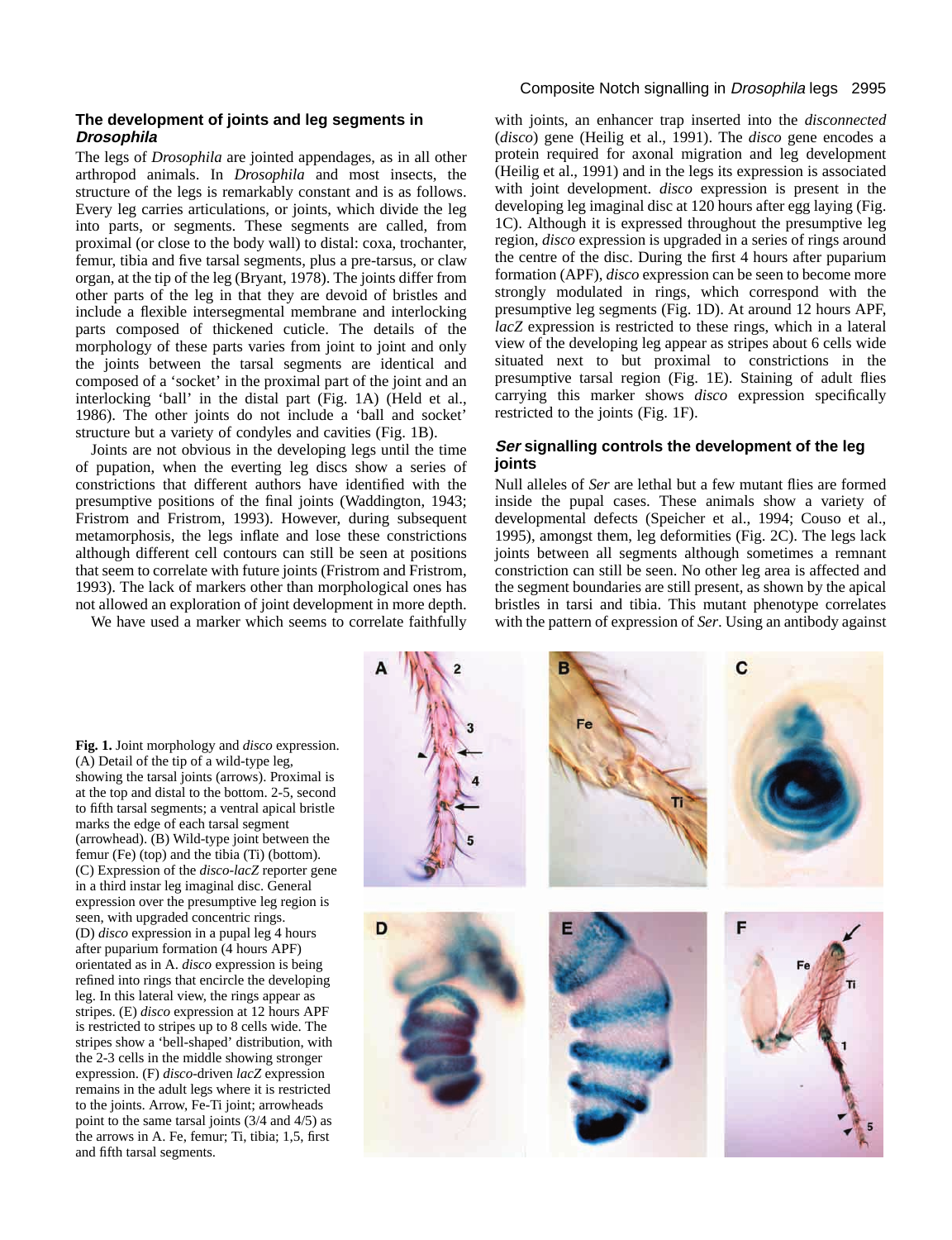**Fig. 2.** *Ser* expression and function in legs. (A) Third instar leg imaginal disc stained with anti-SER antibody. *Ser* protein expression forms concentric rings. (B) *Ser* expression in stripes in a pupal leg 8 hours APF, revealed with an anti-SER antibody. The leg is curved so its proximal end is found to the left and its distal end points down. (C) Legs from a *Ser* null mutant animal. The joints are completely lost but other areas of the leg are not affected. Tarsal segments 1-5 are indicated and arrows mark the thick, dark apical bristles at the distal end of each segment where the joints are found in the wild type. (D) *lacZ* expression in the legs of a *klu*-Gal4 UAS-*lacZ* fly. *klu* is expressed in rings in the leg imaginal disc (not shown) and in the adult legs strong expression is seen outside the joint regions. Labels as in Fig. 1F. (E) Detail of the tibia from a *klu*-Gal4 UAS-*Ser* leg showing ectopic joint differentiation as constrictions (arrows), and intersegmental naked membrane (arrowhead). (F) Leg from a *disco-lacZ; klu-Gal4* UAS-*Ser* fly. Labels as in Fig. 1F. Ectopic *disco* expression is seen outside the joint areas where *disco* expression is restricted in the wild type (compare with Fig. 1F). Note the ectopic joints in the femur (arrrowhead), in the folded tibia (brackets) and in the fourth tarsal segment (arrow).

R 5

the *Ser* protein, expression is seen to appear in rings in third instar discs (Fig. 2A; Bachman and Knust, 1998) and later is found close to the presumptive joint areas in pupal legs. Stripes of *Ser* expression are seen proximal to constrictions in everting legs (Fig. 2B). Double staining with *disco* expression shows overlapping expression of *disco* and *Ser* (Fig. 3C-C′′). However, in the 'bell-shaped' distribution of *disco*, cells with maximum levels of *disco* are located at the distal edge of the stripe of *Ser* expressing cells (Fig. 3D-D′′).

These results show that *Ser* is required for the development of joints, and *Ser* expression adjacent to joint areas suggests that *Ser* could be directing joint development. If this were the case we would expect that ectopic expression of *Ser* would lead to the ectopic development of joints, and indeed we find this to be the case. We have used a *klu*-Gal4 line (Klein and Campos-Ortega, 1997), which is expressed in the legs outside the joints (Fig. 2D), to drive ectopic expression of a UAS-*Ser* construct. *klu*-driven expression of *Ser* leads to the ectopic development of joint-like cuticle, characterised by loss of bristles, cuticle thickenings and inpocketings (Fig. 2E). In leg regions like the tibia, where *klu* expression has defined boundaries, ectopic constrictions tend to appear. The transformation of interjoint leg regions towards joints is corroborated by the accompanying ectopic expression of *disco* (Fig. 2F). Reciprocally, in *Ser* mutants *disco* expression is lost after 12 hours APF (not shown).

#### **The requirements for Dl are more extensive than for Ser**

We have revealed *Dl* expression using a *Dl-lacZ* reporter allele

and an antibody against the DL protein, and found *Dl* to be expressed throughout the presumptive leg at third instar, but with upgraded expression in rings (Fig. 4A). In pupal legs these rings can be seen to locate proximal to constrictions, and in adult legs *lacZ* expression is found at low levels throughout the leg, but it is stronger proximal to the joints (Fig. 4B). We have compared the expression of *Ser*, *disco* and *Dl* in pupal legs and found that the stripes of high *Dl* expression coincide with cells expressing *Ser* (Fig. 3A-A′′, B-B′′).

To study the requirements for *Dl* we have used a viable temperature-sensitive mutant combination of alleles that produces mutant leg phenotypes (Parody and Muskavitch, 1993). Following exposure to the restrictive temperature during the third instar and pupal periods when *Dl* is expressed near the presumptive joints, the *Dl* mutant legs are shortened. The tarsal segments are particularly reduced and have seemingly disappeared, but on close inspection it can be seen that the tarsal apical bristles are still present and sometimes some remnant joint structures as well (Fig. 4C). Because *Dl* and *Ser* are co-expressed, the joint defects in *Dl* mutants could be indirectly due to a loss of *Ser* expression in *Dl* mutants, but we examined this and found that the *Ser* stripes are still present in *Dl* mutant legs (Fig. 4D). Reciprocally, *Dl* expression is still present in *Ser* mutants (not shown), showing that the expression of *Ser* and *Dl* are not directly dependent on each other and that their mutant joint phenotypes reflect independent requirements. We interpret these results as showing that although joint areas require *Dl* for their development, the strongest requirement for *Dl* is in the regions located between segmental boundaries. This implies that the requirements for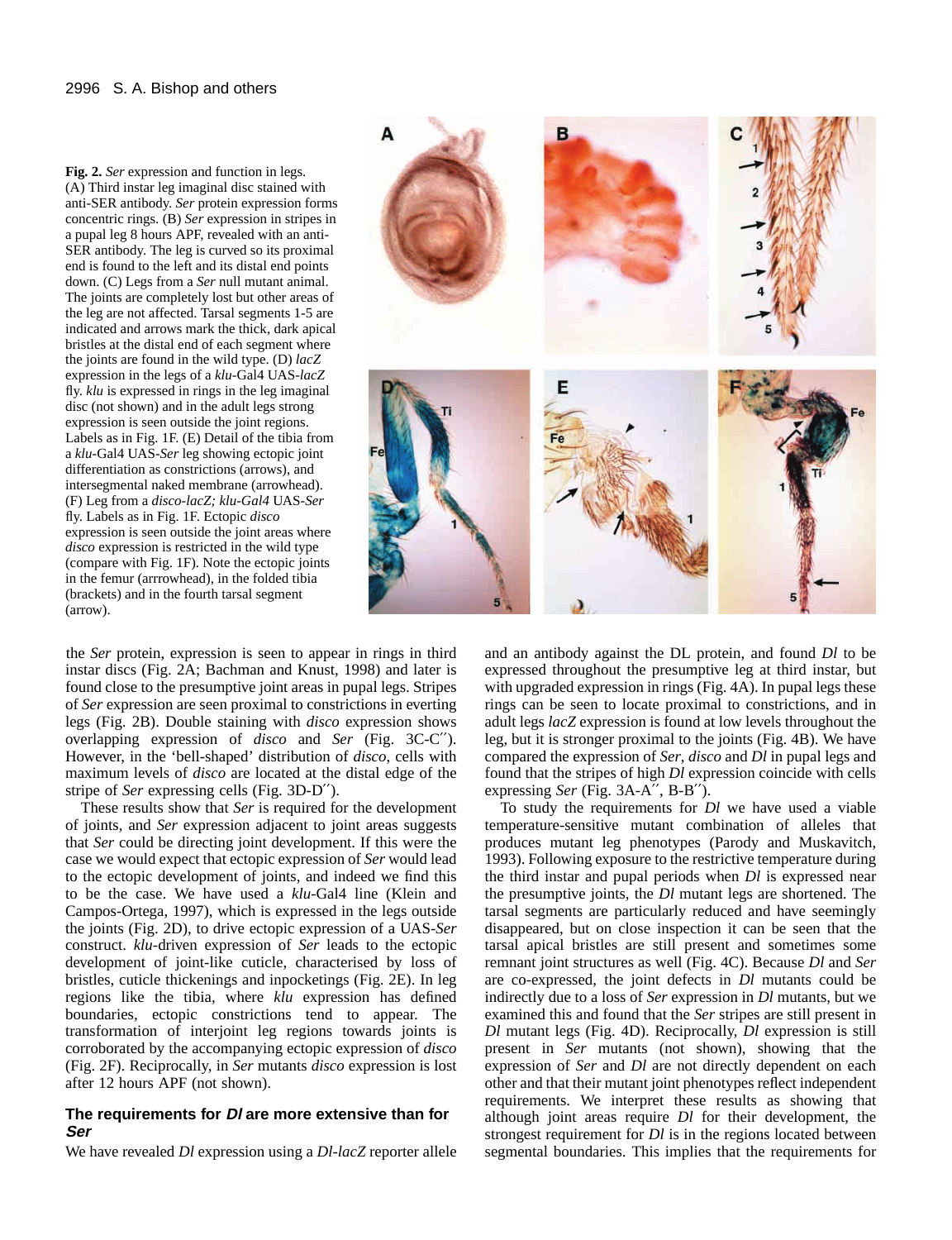

#### **Fig. 3.** Expression of *Ser*, *Dl* and *disco* in pupal legs.

(A-A′′) Confocal picture of a double antibody staining of a 4 hour APF pupal leg orientated as in Fig. 1D, showing expression of *Dl* (red; see also A′) and *Ser* (green; see also A′′). *Dl* expression is revealed with an antibody against the β-gal protein expressed by the *Dl-lacZ* reporter gene, whereas *Ser* expression is revealed by anti-SER antibody. *Ser* expression is restricted to stripes whereas *Dl* is expressed at low levels throughout the leg with upgraded stripes that coincide with *Ser* expression. (B-B′′) Expression of *Dl* and *disco* revealed with antibodies against the *Dl* protein (green; see also B′′) and against the β-gal protein driven by *disco* (red; see also B′). *Dl* expression is upgraded proximal to *disco* stripes. (C-C′′) Expression of *Ser* and *disco*, revealed with anti-SER antibody (green; see also C′′) and anti-β-gal antibody (red; see also C′), respectively, in a fly carrying the *disco*-*lacZ* reporter gene. *Ser* expression is proximal to, but overlapping with, *disco*. (D-D′′) High magnification detail of a leg stained as in C-C′′. Proximal to the left, distal to the right. The bars mark the 2-3 cell wide stripe of cells with high levels of *disco* expression which straddles the edge of *Ser* expression. Cells with lower levels of *disco* expression can be seen at either side of this stripe. The asterisks label the same cell in these three panels.

*Dl* are more extensive than those of *Ser*, and this is corroborated by their different requirements for *disco* expression. In *Ser* mutant legs, the stripes of *disco* expression form but are not maintained properly. However, in *Dl* mutants, the stripes of *disco* are not formed correctly and instead wider

## Composite Notch signalling in Drosophila legs 2997

and fewer rings remain (Fig. 4E,F), a pattern similar to that of *Ser* expression in *Dl* mutants. We interpret this *disco* expression in *Dl* mutants as a corroboration of the main requirement for *Dl* being in the intersegmental regions. Failure of these regions to develop causes the absence of non-*disco* expressing cells between *disco* stripes so that fewer but wider *disco* stripes appear in the mutants.

The differences between the requirements and effects of *Ser* and *Dl* are again shown by comparison of their ectopic expression. *klu*-Gal4 UAS-*Dl* produces no visible phenotype in the interjoint regions of the femur and the tibia, but it expands the area differentiating cuticular joint characteristics, like naked and thick cuticle, in the femoral, tibial and tarsal joints (Fig. 4G). *klu*-driven *Dl* expression produces no phenotype in the interjoint regions, presumably because *Dl*, unlike *Ser*, is already expressed there and therefore *klu*-driven *Dl* expression is not ectopic. Effects are only seen near *Ser* expressing areas, presumably because a wider co-expression region is created. In the tarsal regions in addition to this jointextension phenotype a tarsal loss is seen (Fig. 4H) following *Dl* expression driven by either *klu* or *ap*-Gal4 (which drives expression in the presumptive regions of forth and fifth tarsal segments during third instar and pupa). This tarsal reduction does not result from the formation of ectopic structures and thus it is likely to be caused by a negative effect of *Dl*, since it mimics a *Dl* or *N* lack of function phenotype (see also below).

In spite of the differences in the requirements for *Dl* and *Ser*, there is an overlap in that they are both required for the development of joints. It is possible that this overlap explains why the requirements of *Dl* in the joints are weaker than those in the interjoints. We decided to study whether this overlapping requirement is mediated by *N*.

## **The requirements for N are a composition of the requirements for Ser and Dl**

In spite of their different but partially overlapping requirements, *Ser* and *Dl* signalling are thought to be mediated by the same receptor, N, which is expressed ubiquituously (Kidd et al., 1989; Kooh et al., 1993). We studied the requirements for *N* function in leg development using different temperature-sensitive mutant combinations of alleles that produce adult flies (Shellenbarger and Mohler, 1975; Couso and Martinez Arias, 1994). When exposed to the restrictive temperature during third instar and pupal phases, *N* mutant flies show a marked reduction in leg length with all areas of the leg segments being affected (Fig. 5A,B). Joints are completely lost but also often apical bristles. The overall length of the segments, and especially of the tarsal region, is more reduced than in *Ser* or *Dl* mutants because both joint and interjoint tissue is missing (Fig. 5B). Thus, the *N* mutant phenotype looks like a composition of the *Ser* and *Dl* mutant phenotypes. When the expression of *disco* is revealed in *N* mutants, a combination of *Ser* and *Dl* phenotypes is also seen. *disco* stripes do not resolve properly, as in *Dl* mutants, and then they are subsequently lost, as in *Ser* ones (not shown). To analyse separately the requirements for *N* in the interjoint regions, we have expressed a dominant-negative form of N (UAS-ECN) in the interjoint regions by using *klu*-Gal4. In *klu*-Gal4 UAS-*ECN* flies, the legs are shortened due to the loss of interjoint tissue but the joints are still present and sometimes fused (Fig. 5C).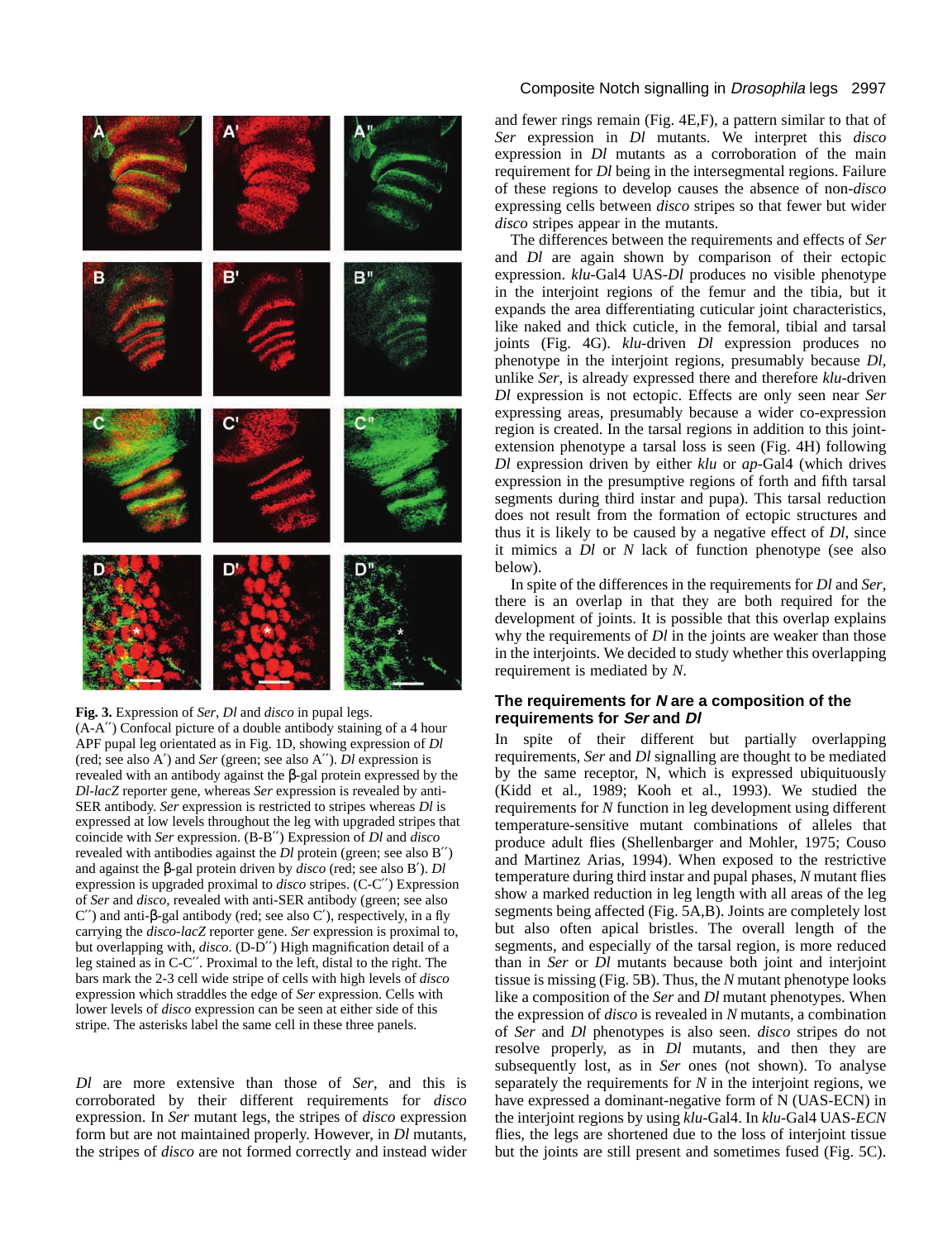**Fig. 4.** *Dl* expression and function in the legs. (A) *Dl*driven *lacZ* expression in rings in a leg imaginal disc just before pupariation, revealed with an anti-β-gal antibody. (B) Detail of the second to fifth tarsi from an adult fly showing *Dl*-driven *lacZ* expression. Low expression is seen throughout the leg and upgraded at the proximal side of the joints (arrows). (C) Tarsal region from the adult leg of a *Dl* temperaturesensitive mutant exposed to the restrictive temperature from the third larval instar until the end of development. Tarsal segments are reduced (remnants of segments 2-4 are indicated by a bracket), and in some cases only the thick, black apical bristles remain (arrow). Joints are reduced as well although in some cases they are not completely lost (see edges of bracket and compare with wild-type legs in Figs 1A and 4I, and *Ser* mutant legs in Fig. 2C). (D) *Ser* expression revealed with an anti-SER antibody is still present in a pupal leg from a *Dl* mutant, sibling of C. The bracket indicates two fused SER stripes. (E) *disco* expression in a *Dl* mutant as in C and D. Instead of five wild-type tarsal stripes (see Fig. 1D) only three are seen; the bracket indicates a wider stripe, which results from the fusion of two or more *disco* stripes. (F) Adult leg of a sibling of E. Fused tarsal segments 2-4 are indicated by the bracket. (G) Detail of a leg from a *klu*-Gal4 UAS-*Dl* animal. An expansion of the tibia/first tarsus joint region is apparent in that there is an extended region of naked, thickened cuticle (arrow). (H) Leg from a *disco-lacZ*; *klu*-Gal4 UAS-*Dl* fly. Tarsal segments 2-4 are reduced (brackets), while joint regions around tarsus 1 are expanded, as seen by the expansion of both joint cuticle (arrow) and *disco* expression (compare with Figs 1F, 4G and 4I). (I) Tarsal segments (1-5) from a wild-type leg. Joints are marked by arrows.

These leg phenotypes thus resemble those produced in interjoint regions by loss of *Dl* function (see Fig. 4C-F).

Expression of a truncated and constitutively activated form of N (UAS-*Nintra*) driven by *klu-*Gal4 is lethal. Using an *ap*-Gal4 driver it can be seen that the fourth tarsal segment becomes hyper-jointed in that double ball joints are formed, similar to the effects of UAS-*Ser* driven by *ap*-Gal4 or *klu*-Gal4 (Fig. 5D). In addition, the interjoint region is reduced, either as a consequence of its conversion to extra joint tissue, or to an inability to develop the interjoint cell fates which have low, but not high, levels of N activation. These tarsal phenotypes are thus different from those seen with UAS-*Dl* and UAS-*ECN*, because UAS-*Nintra* and UAS-*Ser* do not involve the loss of entire tarsal segments.

Altogether these results suggest that the overlap of *Ser* and *Dl* expression and requirements at the joints is mediated by N activation. As a marker of N activity, we have monitored the expression of members of the *E(spl)* complex (Jennings et al., 1994). Using reporter constructs with the regulatory regions of



*E(spl)* (Kramatschek and Campos-Ortega, 1994), which reproduce the endogenous *E(spl)* expression in the leg discs (de Celis et al., 1996), it can be seen that *E(spl)m8* expression is related to joints while *m5* and presumably *m6* are not. Expression of the  $E(spl)m8$  reporter construct in third instar discs is initially strong in regions undergoing PNS development. In the legs, these correspond to the chordotonal organs in the femur and the tibia (see also Jarman and Ahmed, 1998). In addition, expression near the presumptive joints is seen to appear, and then resolve in the pupa into one-cell wide stripes proximal to the leg constrictions (Fig. 5E), in positions that correlate with cells with maximum levels of *disco* expression. A similar although much weaker pattern of expression of *E(spl)m*∂ is seen as revealed by the mAb323 antibody (Jennings et al., 1994) (not shown). Another marker of N activity is the expression of *N* itself, which becomes upregulated in cells where *N* signalling is being received (de Celis et al., 1997). Using an anti-N antibody, we observe upregulated expression of N immediately proximal to the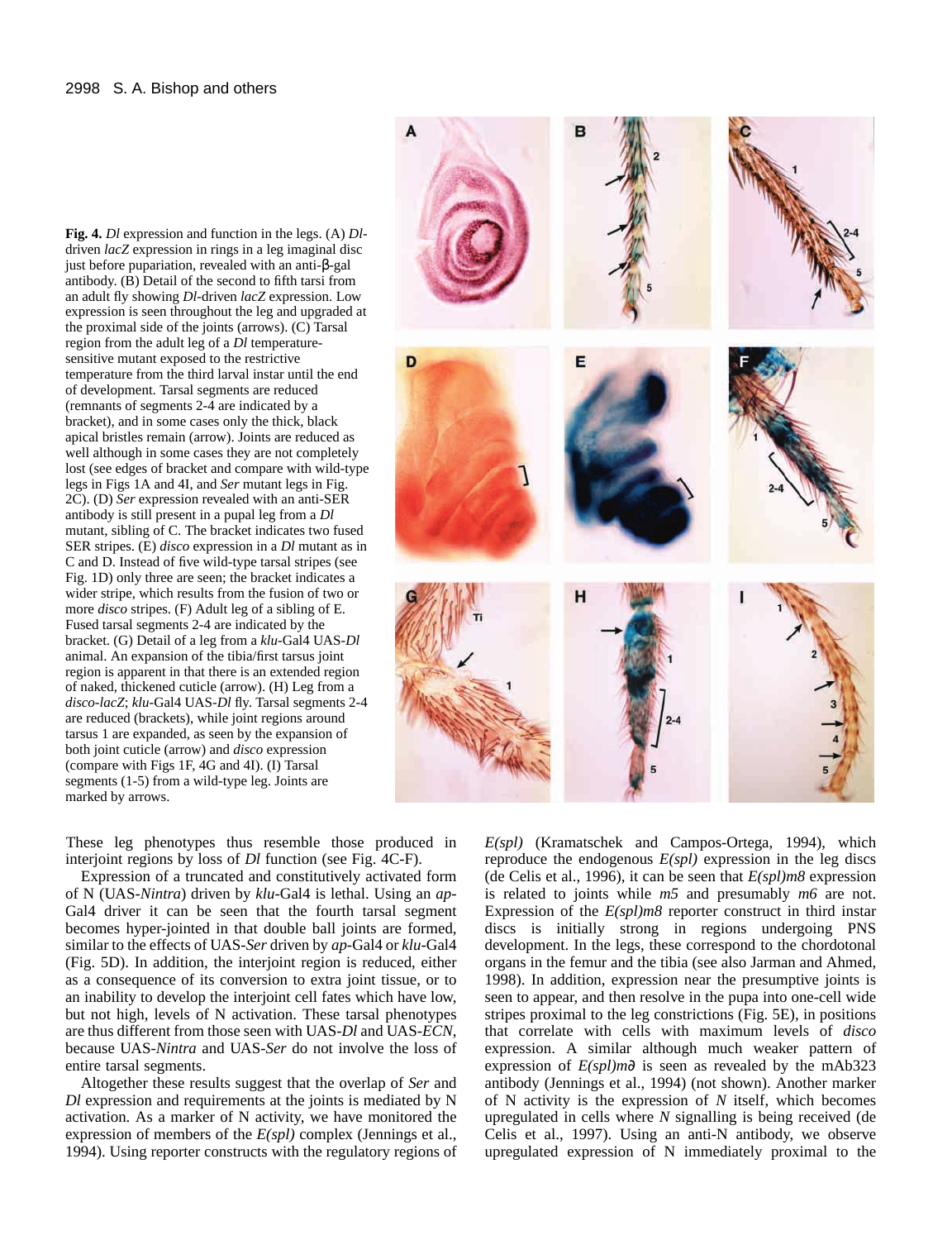## Composite Notch signalling in Drosophila legs 2999

**Fig. 5.** *N* function in *Drosophila* legs. (A) Legs from a *N* mutant animal with partial loss of *N* function ( $N^{55e11}/N^{ts}$  raised at 17<sup>o</sup>C). Note the lack of joints and apical bristles. (B) Legs resulting from an almost total loss of *N* function (*N55e11/Nts* exposed to 25°C during the third larval instar and pupal periods), showing loss of tarsal segments (bracket). (C) Leg from a *klu*-Gal4 UAS-*ECN* fly. Expression of the dominant-negative N protein ECN driven by *klu*-Gal4 in the interjoint regions produces loss of interjoint tissue. The joints are still present (arrows) but appear fused in some cases. Interjoint loss and joint fusion resemble those produced in *Dl* mutants (see Fig. 4C-F). (D) Distal end of the leg from an *ap*-Gal4 UAS-*Nintra* fly. Double ball joints with reversed polarity are formed in tarsus 4 (arrows). (E) *E(spl)m8* expression as revealed by the *E(spl)m8 2.61-lacZ* reporter construct in a leg 4-8 hours APF. Expression is seen in one-cell wide stripes at the proximal side of the constrictions. Asterisk, chordotonal organ. (F) *N* expression revealed by an antibody against the intracellular domain of N. N expression accumulates in cells immediately proximal to the constrictions (arrowheads).



**Fig. 6.** Repression of joint development by *fng* and *dsh.* (A) *fng* expression, revealed by a *lacZ* reporter gene, is seen in concentric rings in leg discs just before pupariation. (B) Stripes of *fng* expression (revealed as in Fig. 6A) in a 4 hour APF pupal leg. (C) Ectopic expression of *fng* throughout the whole tarsal region in *Dll*-Gal4 UAS-*fng* animals only produces a mutant phenotype at the joints, which are reduced (arrows) or completely eliminated (see 4/5 tarsal joint). (D) Tarsi of a *dsh* mutant adult leg. Ectopic joints with reversed orientation of the 'ball and socket' appear proximal to the normal joints. The endogenous joints at both ends of tarsal segment 3 are marked with arrows and the ectopic joint in this tarsal segment is marked by an arrowhead. (E) *Dl*-driven *lacZ* staining in the tarsi of a *dsh* mutant leg. *Dl* expression is normal (compare with Fig. 4B) but ectopic joints form proximal to the stripe of high *Dl* expression (arrowhead). Arrows and arrowhead as in D. (F) *N* expression revealed by anti-N staining in a *dsh* mutant pupal leg. Proximal to the endogenous stripes of upregulated N expression, ectopic stripes can be seen. Arrows and arrowhead as in D and E.

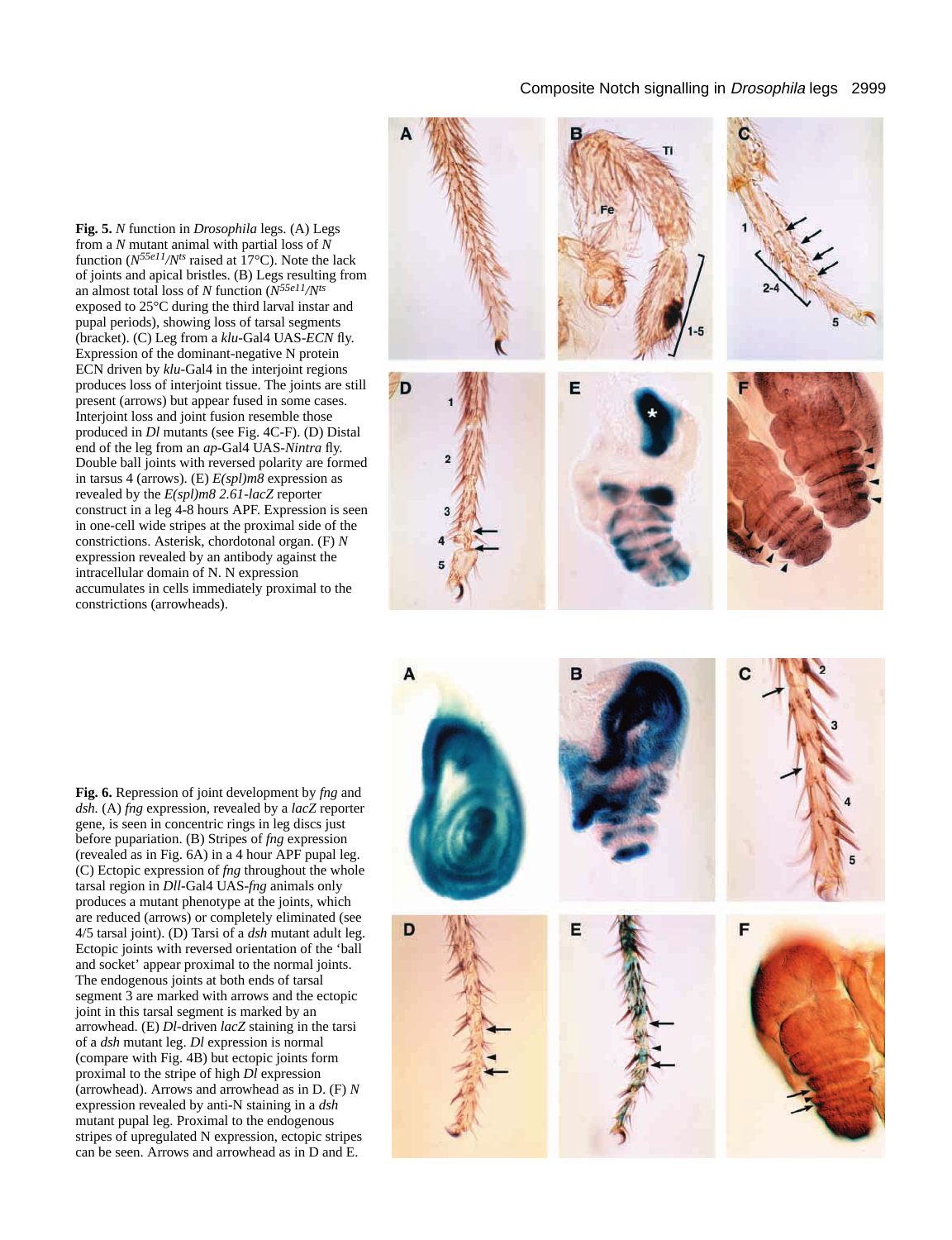#### 3000 S. A. Bishop and others

constrictions in pupal legs (Fig. 5F). At high magnification it can be appreciated that this upregulation is restricted to a single row of cells at this position (not shown), thus confirming that SER and DL are triggering *N* signalling in these cells.

#### **Other elements in N signalling and allocation of joints**

The results presented suggest a model in which the coexpression of *Ser* and high levels of *Dl* in a stripe of cells proximal to the future presumptive joints activate N in cells adjacent but distal to this stripe. We wondered whether this specificity could be due to the presence of other factors that would be interfering with *Ser* and *Dl* signalling in cells located inside the *Ser*-*Dl* stripe or proximal to it. In the DV boundary of the wing, the membrane protein encoded by the gene *fringe (fng)* has been postulated to modulate *N* signalling by interfering with *Ser* signalling (Fleming et al., 1997a; Panin et

al., 1997). In the developing legs, *fng* is expressed in stripes or rings around the positions of presumptive joints (Fig. 6A,B). Using a UAS-*fng* construct (Kim et al., 1995), we misexpressed *fng*. Ectopic expression of *fng* outside the joints driven by *klu*-Gal4 produces no phenotype. However, uniform tibial and tarsal *fng* expression driven by *Dll*-Gal4 only affects the joints, which are reduced or disappear, a phenotype reminiscent of that of *Ser* mutants (Fig. 6C). Thus, *fng* activity in the leg seems to be restricted to a repression of joint development around presumptive joint areas*.* It is possible that *fng* expression in the wild type is repressing *N* signalling in cells located in the *Ser*-*Dl* stripe or proximal to it, providing the polarity in the joint-promoting function of *Ser* and *Dl*. Consistent with this proposal, we also observe in the wings of UAS-*fng* flies margin nicks and thickening of veins, phenotypes characteristic of loss of *N* signalling in these developmental processes (Couso et al., 1995; de Celis et al., 1997). Our results also suggest a possible role for other factors in the definition of the polarity of *Ser* and *Dl* signalling. *dishevelled* (*dsh*) mutant legs develop ectopic joints (Held et al., 1986) (Fig. 6D). The expression of *Dl* is normal in *dsh* mutant legs and it can be seen that the ectopic joints appear proximal to the cells expressing high levels of *Dl* (Fig. 6E). This ectopic joint differentiation in *dsh* mutant legs is preceeded by ectopic *N* activation, as revealed by staining with anti-N antibody (Fig. 6F). These results are compatible with a role for *dsh* in the repression of *N* signalling and joint development in cells proximal to the *Ser* and *Dl* stripe.

## **DISCUSSION**

#### **A combination of signals from Ser and Dl establishes leg segments and joints**

Our results suggest a model in which the coexpression of *Ser* and high levels of *Dl* in a stripe of cells activate N in cells adjacent but distal to this stripe. Activation of N promotes expression of members of the *E(spl)* complex and leads to joint formation and *disco* expression (Fig. 7A).

The only function of *Ser* in leg development is to promote joint formation, a conclusion supported by the recent findings of de Celis et al. (1998), which are similar to our own. Complete loss of *Ser* eliminates joints and *disco* expression, whereas ectopic *Ser* produces ectopic joints and ectopic *disco* expression. However, we observe that *Dl* seems to have more than a simple joint-promoting role in leg development.

Loss of *Dl* eliminates first the regions between *disco* /*Ser*expressing rings, but also, secondly, joints. Since loss of interjoint regions is also seen both in *N* mutants and following expression of a dominant-negative form of *N*, we postulate that *Dl* expression in the interjoint regions produces low levels of activation of N that do not lead to *E(spl)* expression but which allow cell survival and/or cell proliferation. A requirement for



**Fig. 7.** Models for *N* signalling-mediated boundary formation. (A) *N* signalling in the leg joints. Co-expression of SER and high levels of DL near the distal end of each leg segment leads to *E(spl)* expression and joint development in adjacent distal cells (to the right). *fng* and *dsh* activity repress *N* signalling to cells proximal to the *Ser* and *Dl* stripe, whereas a combination of *fng* and autonomous dominant negative effects of SER and DL represses signalling in *Ser* and *Dl* expressing cells. (B) *N* signalling in the wing margin during late third instar. Coincident and parallel double stripes of *Ser* and *Dl* expressing cells signal to wing margin edge cells located in between them (Couso et al., 1995; Kim et al., 1995; de Celis and Bray, 1997; Micchelli et al., 1997). Repression of signalling in *Ser* and *Dl* expressing cells is attributed to autonomous negative effects of SER and DL (Michelli et al., 1997). (C) *N* signalling in the wing veins. Stripes of cells with vein fate express *Ser* and *Dl*, whose signalling to cells at both sides of the stripe inhibits them from becoming veins (de Celis et al., 1997; Zeng et al., 1998). It is proposed that autonomous signalling is avoided by downregulation of *N* expression within the *Ser* and *Dl* stripes (de Celis et al., 1997).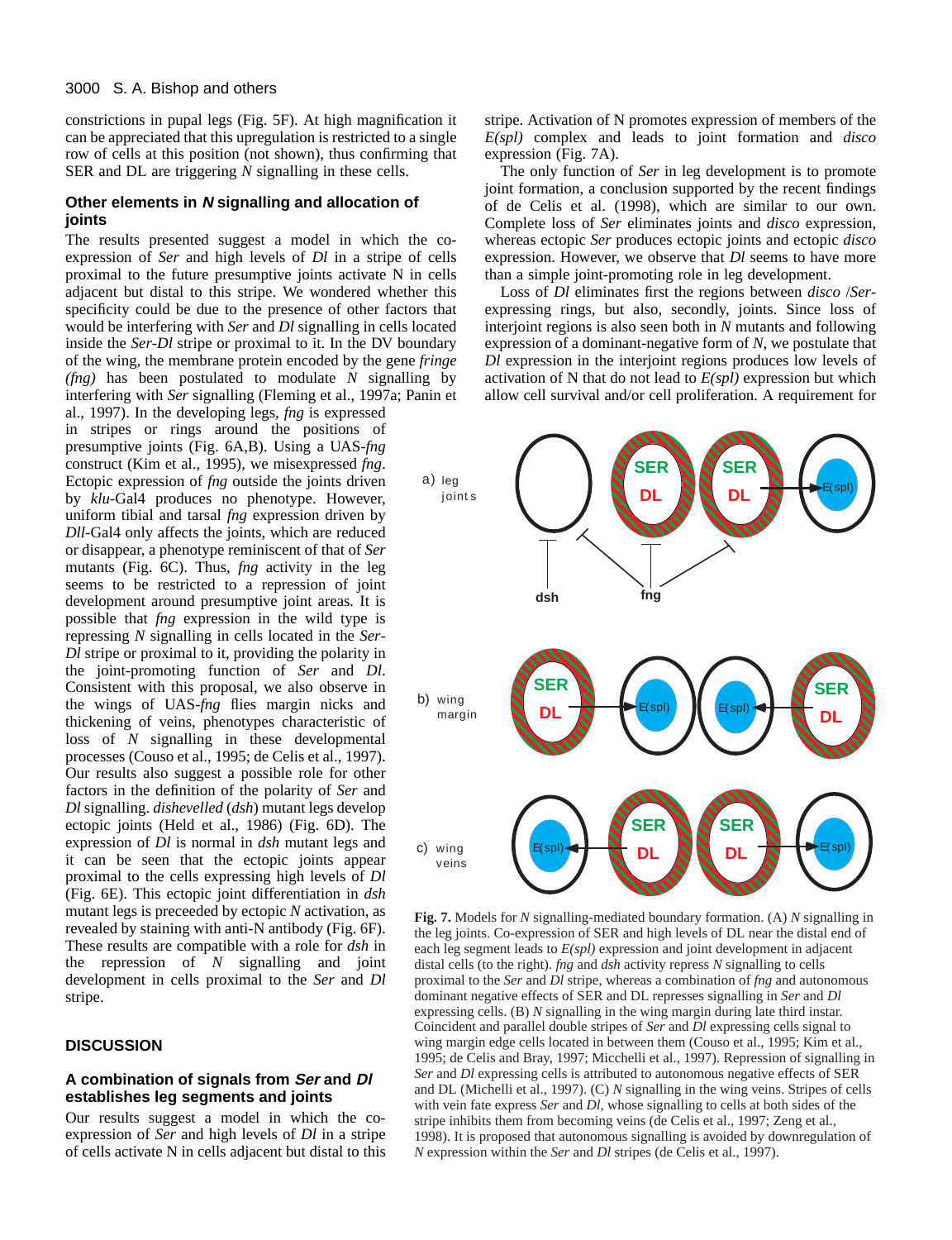*N* in cell growth or survival has been noted in the wing blade where this and other effects of *N* signalling seem to be mediated by unknown factors other than *E(spl)* (de Celis et al., 1996). The requirement for *Dl* in joint development is not mediated by *Ser* because *Ser* and *Dl* expression are not directly dependent on each other. Joint loss in *Dl* mutants is presumably less severe than interjoint loss because *Ser* and *Dl* expression could be synergistic and partially redundant (Micchelli et al., 1997; Zeng et al., 1998). The combined and potentially synergistic effects of *Ser* and *Dl* would produce a high level of activation of N that would lead to expression of members of the *E(spl)* complex, upregulation of *N* expression, and to joint development and *disco* expression. Thus, we believe that combinations of signalling by *Ser* and *Dl* could produce different levels of activation of N, which in turn are translated into different downstream effects. As noted in other systems (de Celis et al., 1996) these downstream effects of *N* signalling should be mediated by more factors than just *E(spl),* since *E(spl)* mutant legs have been reported as having a wild-type phenotype (de Celis et al., 1998).

The width of the final joint region is wider than the single row of cells activated by the membrane-tethered SER and DL proteins and visualised by *E(spl)* expression. In principle it is possible that the cells of the whole final joint all descend from the *E(spl)* expressing cells, but previous studies have shown that only one or two cell divisions occur in the legs after puparium formation (Graves and Schubiger, 1982). Thus it is likely that in the *E(spl)* expressing cells another cell signalling molecule is activated, which in a secondary event would define a wider joint presumptive region, just as *N*-induced expression of the secreted signalling *wingless* protein defines the presumptive wing margin (Couso et al., 1994; Micchelli et al., 1997). A reflection of this putative second signalling event in the joints can be seen in the expression of *disco*. *disco* expression is dependent on *Ser* but it is wider than the single row of cells where N is activated and thus it cannot be directly reflecting *N* signalling at the joint. However, the 'bell-shaped' distribution of *disco* might reflect this putative secondary signalling event, with a maximum in cells at the edge of the *Ser*-*Dl* stripe. The nature of the joint-promoting putative secondary signal is unknown at the moment, but one possible component is the product of the *four-jointed (fj)* gene. The *fj* protein is a putative signalling molecule that is expressed and required at the joints (Villano and Katz, 1995). *fj* expression has recently been shown to depend on *fng* and *N* signalling during eye development (Papayannopoulos et al., 1998), and it is lost in *N* mutant legs (S. A. Bishop and J. P. Couso, unpublished observations).

# **Further elements in joint development**

An aspect of joint development which is not explained by the model presented is the polarity with which the stripe of *Ser* and *Dl* signals. Lack of signalling in wild-type *Ser* and *Dl* expressing cells could be due to an autonomous dominant negative effect of these molecules. Such an effect has been postulated before following ectopic expression experiments (Doherty et al., 1996; Jonsson and Knust, 1996; de Celis and Bray, 1997; Klein et al., 1997), and it has been shown to be present in the wing margin in lack of function conditions (Micchelli et al., 1997). Although an interaction of N and DL proteins in the same cell has been recently shown (Jacobsen et

# Composite Notch signalling in Drosophila legs 3001

al., 1998), the molecular basis of such a negative effect remains unexplained. We find negative effects (tarsal segment loss) following overexpression of DL driven by *klu* or *ap*-Gal4, and so a putative dominant negative effect could be at work in the *Ser* and *Dl* stripes and explain the lack of signalling there. Similar dominant-negative effects of DL and also SER have also been reported by de Celis et al. (1998). However, an autonomous negative effect does not explain why cells adjacent but proximal to the *Ser-Dl* stripe do not seem to be signalled either.

A possible explanation would be either an asymmetric distribution of SER and DL, forming gradients like those seen in the late third instar wing margin (Micchelli et al., 1997) and in ectopic expression situations (Doherty et al., 1996; Kim et al., 1995), or a downregulation of *N* expression as has been noted in the developing wing veins (de Celis et al., 1997). The SER and DL stripes in legs show no apparent asymmetry but N distribution, although ubiquitous and initially uniform (Kidd et al., 1989), becomes upregulated in cells distal to the *Ser-Dl* stripes. Low availability of N protein could have an effect on the intensity of *N* signalling, but since upregulation of N is in itself a consequence of *N* signalling (de Celis et al., 1997), some other factor must polarise the signalling initially. Another explanation would rely on the action of a repressor acting upon cells proximal to the stripe. The phenotypes obtained after ectopic expression of *fng* are consistent with such a role for *fng*, as postulated in the wing (Fleming et al., 1997a; Panin et al., 1997). The expression of *fng* in the leg, which has been described as complementary to that of *E(spl),* that is, present in non-signalled cells but excluded from joint forming ones (de Celis et al., 1998), is also consistent with this hypothesis. Such a function of *fng* could also repress *Ser* and *Dl* signalling in the stripe without recourse, or in addition, to putative autonomous dominant negative effects of SER and DL (Klein and Martínez Arias, 1998; Jacobsen et al., 1998). However, other factors could also be involved, such as the cell polarity pathway (reviewed in Gubb, 1998). Mutant phenotypes for *dsh* and other members of the cell polarity pathway produce ectopic joints with reversed polarity (Held et al., 1986), which we find to appear just proximal to the position of *Ser* and *Dl* stripes. Furthermore in *dsh* mutants we observe ectopic N activation proximal to the *Ser-Dl* stripe. Since the *dsh* protein has been shown to interact with N, and *dsh* has been postulated to inhibit *N* signalling in this manner (Axelrod et al., 1996), the cell polarity pathway could be involved in repressing *Ser* and *Dl* signalling to cells proximal to the *Ser* and *Dl* stripe (Fig. 7A).

## **Quantitative and qualitative effects of N ligands**

The SER and DL ligands seem to produce the same effects on N, and only a synergistic but quantitative effect has been found in most processes examined (Gu et al., 1995; Micchelli et al., 1997; Klein and Martinez Arias, 1998; Zeng et al., 1998). Why then are there two N ligands in *Drosophila*? This could be just a device to increase the amount of *N* signalling beyond what is achievable by regulating the expression of a single ligand. It might not be possible to either completely eliminate or greatly imbalance *Dl* expression in certain areas without compromising the process of neurogenesis (Heitzler and Simpson, 1991). The addition of SER, a molecule mostly not involved in neural precursor selection (Gu et al., 1995), might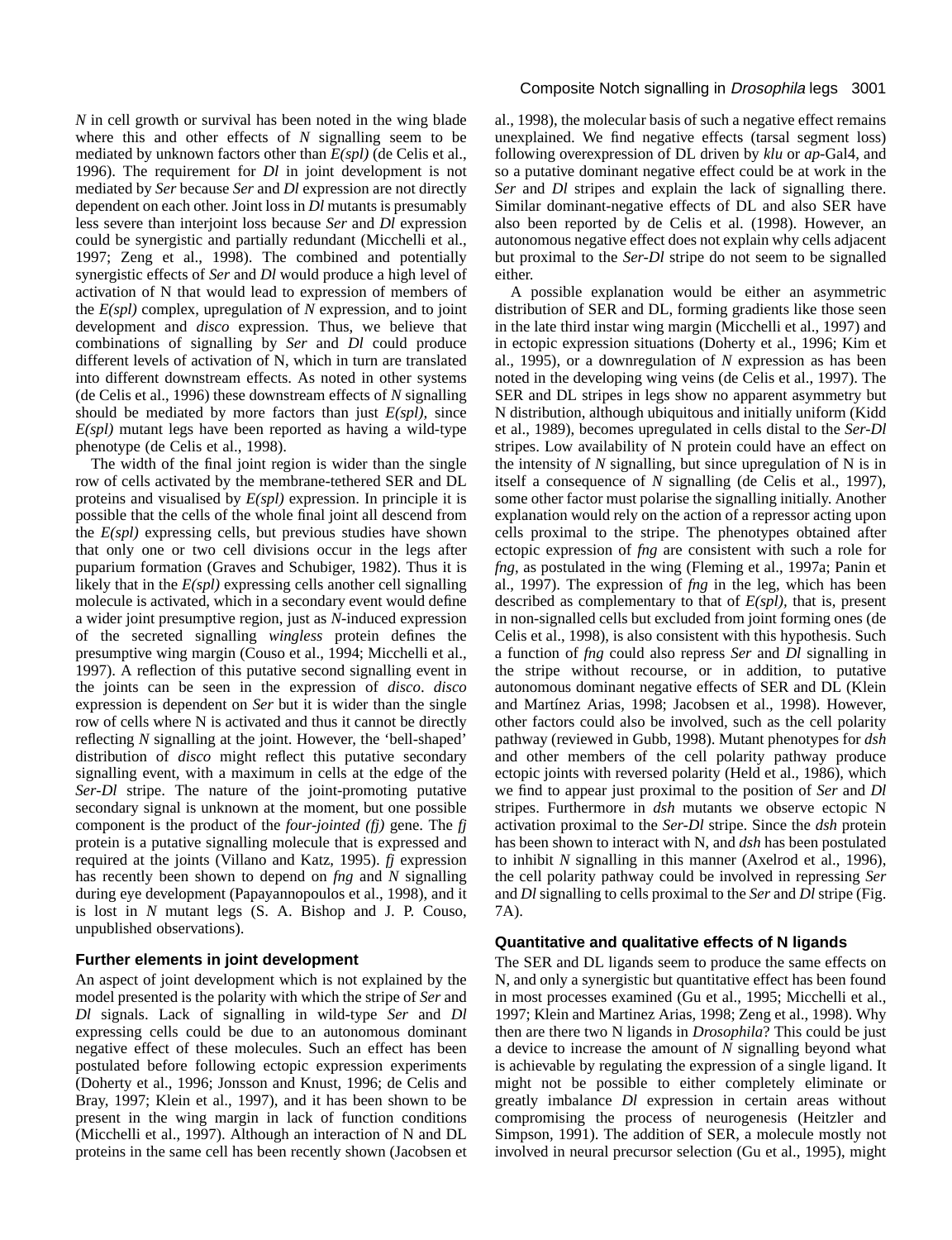#### 3002 S. A. Bishop and others

provide for further extremes of *N* signalling, which could also include dominant-negative effects. This greater quantitative range in the amount of *N* signalling when induced by the combination of SER and DL (ranging from high to moderate and to low or no signal) could then trespass certain thresholds and be converted into different qualitative gene regulation effects. In these terms a situation with a single ligand, DL, involved in neurogenesis could be the ancestral one, while the evolution of a second ligand, SER*,* would allow the co-option of the *N* signalling pathway to other pattern forming processes.

## **Topological aspects of boundary making by N signalling**

*Ser*, *Dl* and *N* signalling is used in *Drosophila* to create boundaries in leg joints, the wing margin, and in the wing veins. In all these cases, the common link is the creation of boundaries between cell populations, sometimes to allow the singling out of boundary cells with new signalling properties. In vertebrates, homologues of *Ser*, *Dl* and *fng* are involved in similar processes, as in somite and rhombomere development (Conlon et al., 1995; Hrabe de Angelis et al., 1997; Cohen et al., 1997). In these varied developmental processes, and in the scenario of SER and DL having overlapping and similar effects on N, the precise outcomes of their signalling seem to stem from the different deployments of *Ser*, *Dl*, *N* and *fng* expression (Fig. 7). In leg joint development coincident stripes of cells expressing *Ser* and *Dl* signal not to themselves, but to cells adjacent to only one side of them (Fig. 7A). Autonomous *Ser*-*Dl* signalling seems to be blocked by *fng*, although a dominant negative effect by SER and DL cannot be excluded. Restriction of non-autonomous signalling to one side of the *Ser-Dl* stripe seems due to a combination of repression by *fng* and *dsh* plus a modulation of *N* expression. This situation is similar to somite boundaries in vertebrates where *Ser*, *Dl* and *fng* homologues are co-expressed and help to maintain an adjacent somite boundary through *N*. Alterations of *fng*, *Dl* or *N* function result in somite fusion and loss (Conlon et al., 1995; Hrabe de Angelis et al., 1997; Cohen et al., 1997), phenotypes which are reminiscent of the tarsal segment mutant phenotypes presented here.

During *Drosophila* wing margin development the situation is similar to joint development, with coincident patterns of *Ser* and *Dl* expression signalling to a boundary of adjacent cells (Fig. 7B). *Ser* and *Dl* expressing cells do not receive any signalling due to autonomous dominant negative effects (Micchelli et al., 1997). In the developing wing veins during pupal development, autonomous signalling seems to be avoided by exclusion of *N* expression in the vein stripes (de Celis et al., 1997). Thus a common outcome, the signalling of an adjacent row of cells, is apparently achieved by different mechanisms in the joints, the wing margin and the veins. However, in the wing margin (de Celis and Bray, 1997) and joints, expression of *N* seems to be regulated as in the veins, being low in *Ser*-*Dl* stripes but higher in the adjacent signalled cells. Moreover, *fng* is expressed near the presumptive wing margin and veins (Irvine and Wieschaus, 1994; S. A. Bishop and J. P. Couso, unpublished observations), where it might be repressing *N* signalling since overexpression of *fng* produces *N*-like phenotypes in these places.

*N* signalling would appear then to be a kit that can be used in different topological and molecular combinations of signalling elements. A general boundary-making activity of *N* signalling could entail definition of boundaries of cells by: (1) expression of ligands in cells close to the future boundary, (2) activation of N in adjacent cells at the boundary, and (3) repression of signalling in ligand expressing cells (and in some other cells if required) by a combination of ligand dominant negative effects, inhibition by *fng* and other repressors, and downregulation of *N* expression.

We thank N. Sommerville and S. Curran for technical assistance, E. Knust for providing flies and results prior to publication and anti-SER antibody, and S. Bray for mAb323 antibody. We thank D. Hartley, S. Greig and I. Galindo for constructive criticism. This research has been funded by The Wellcome Trust.

#### **REFERENCES**

- **Axelrod, J. D., Matsuno, K., Artavanis-Tsakonas, S. and Perrimon, N.** (1996). Interaction between *wingless* and *Notch* signalling pathways mediated by *dishevelled*. *Science* **271**, 1826-1832.
- **Axelrod. J. D., Miller, J. R., Shulman, J. M., Moon, R. T. and Perrimon, N.** (1998). Differential recruitment of Dishevelled provides signaling specificity in the planar cell polarity and Wingless signaling pathways. *Genes Dev*. **12**, 2610-2622.
- Bachmann, A. and Knust, E. (1998). Dissection of cis-regulatory elements of the *Drosophila* gene *Serrate*. *Dev. Genes Evol.* **208**, 346-351.
- **Brand, A. H. and Perrimon, N**. (1993). Targeted gene expression as a means of altering cell fates and generating dominant phenotypes. *Development* **118**, 401-415.
- **Bryant, P.** (1978). Pattern formation in imaginal discs. In *The Genetics and Biology of* Drosophila (ed. M. Ashburner and T. Wright), pp. 230-335. Academic Press, London, New York, San Francisco.
- **Calleja, M., Moreno, E., Pelaz, S. and Morata, G.** (1996). Visualization of gene expression in living adult *Drosophila. Science* **274,** 252-255.
- **Cohen, B. et al.** (1997). Fringe boundaries coincide with Notch-dependent patterning centres in mammals and alter Notch-dependent development in *Drosophila*. *Nat. Genet.* **16,** 283-288.
- **Conlon R. A., Reaume, A. G. and Rossant, J.** (1995). Notch1 is required for the coordinate segmentation of somites. *Development* **121**, 1533-1545.
- **Couso, J. P. and Bishop, S. A.** (1998). Proximo-distal development in the legs of *Drosophila*. *Int. J. Dev. Biol.* **42**, 345-352.
- **Couso, J. P., Bishop, S. A. and Martinez Arias, A.** (1994). The *wingless* signalling pathway and the patterning of the wing margin in *Drosophila*. *Development* **120**, 621-636.
- **Couso, J. P., Knust, E. and Martinez Arias, A.** (1995). *Serrate* and *wingless* cooperate to induce *vestigial* gene expression and wing formation in *Drosophila*. *Curr. Biol.* **5**, 1437-1448.
- **Couso, J. P. and Martinez Arias, A.** (1994). *Notch* is required for *wingless* signalling in the epidermis of *Drosophila*. *Cell* **79**, 259-272.
- **de Celis, J. and Bray, S.** (1997). Feed-back mechanisms affecting *Notch* activation at the dorsoventral boundary in the *Drosophila* wing. *Development* **124**, 3241-3251.
- **de Celis, J. F., Bray, S. and Garcia-Bellido, A.** (1997). *Notch* signalling regulates *veinlet* expression and establishes boundaries between veins and interveins in the *Drosophila* wing. *Development* **124,** 1919-1928.
- **de Celis, J. F., de Celis, J., Ligoxygakis, P., Preiss, A., Delidakis, C. and Bray, S.** (1996). Functional relationships between *Notch*, *Su(H)* and the bHLH genes of the  $E(spl)$  complex: the  $E(spl)$  genes mediate only a subset of *Notch* activities during imaginal development. *Development* **122**, 2719- 2728
- **de Celis, J. F., Tyler, D. M., de Celis, J. and Bray, S.** (1998). Notch mediates segmentation of the *Drosophila* leg. *Development* **125**, 4617-4626
- **Doherty, D., Feger, G., Younger-Shepherd, S., Jan, L. and Jan, Y.** (1996). *Delta* is a ventral to dorsal signal complementary to *Serrate*, another *Notch* ligand, in *Drosophila* wing formation. *Genes Dev.* **10**, 421-434.
- **Fehon, R. G., Johansen, K.,Rebay, I. and Artavanis-Tsakonas, S.** (1991). Complex cellular and subcellular regulation of Notch expression during embryonic and imaginal development of *Drosophila*: implications for Notch function. *J. Cell Biol.* **113**, 657-669
- **Fleming, R. J., Gu, Y. and Hukriede, N. A.** (1997a). *Serrate*-mediated